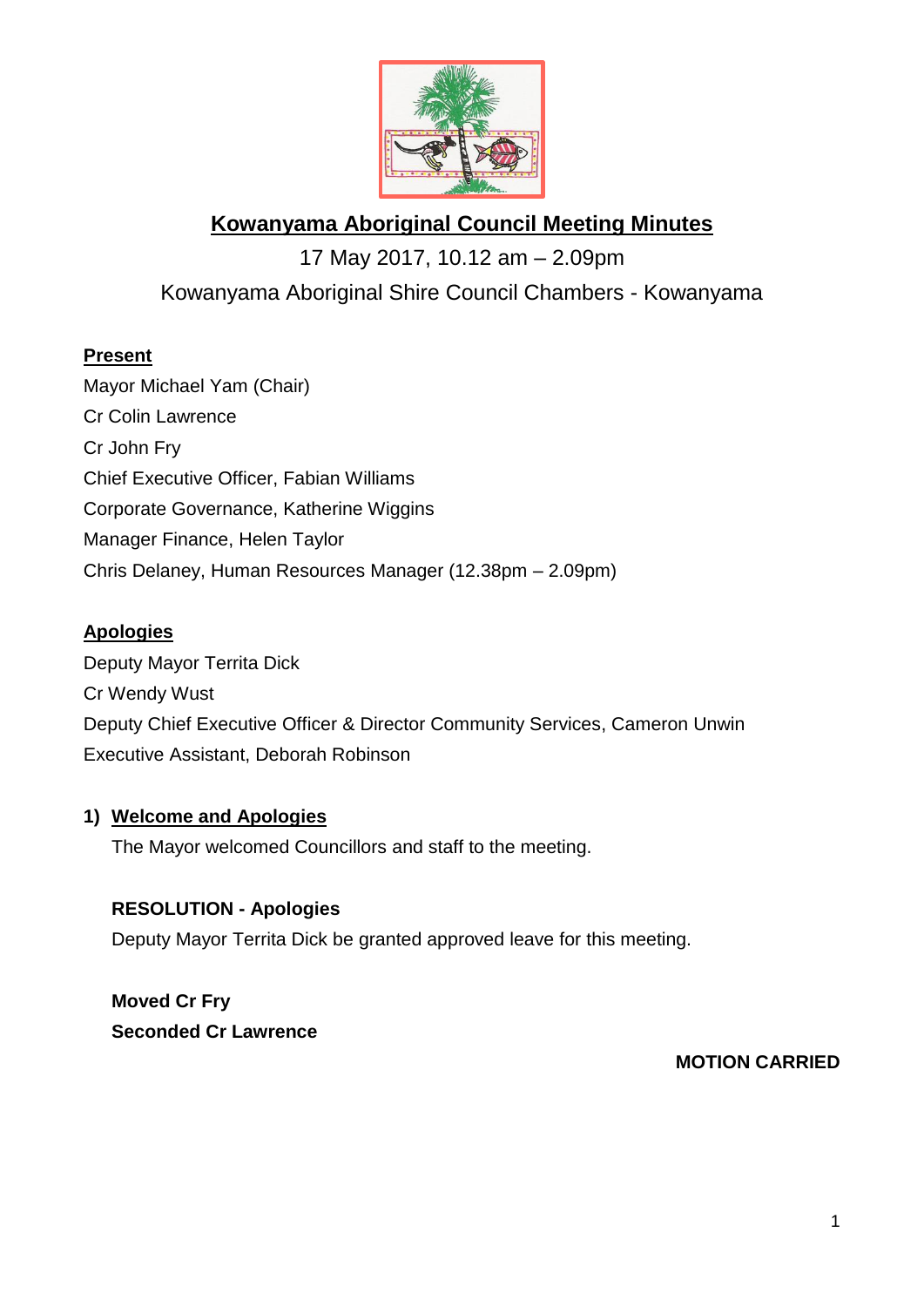# **RESOLUTION - Apologies**

Cr Wust be granted approved leave for this meeting.

# **Moved Cr Lawrence Seconded Cr Fry**

## **MOTION CARRIED**

#### **2) Updates to Councilor Register of Interest or Related Parties**

No updates were provided

#### **3) Minutes from Previous Council Meeting**

The CEO talked through the minutes of the previous meeting and provided an update on the Action Items.

#### **Action Item Updates:**

| Ref<br>No.   | Date | <b>Month</b> | Year | <b>Topic</b>                 | <b>Full Item Details</b>                                                                                                                                   | Council<br><b>Officer</b> | <b>Progress comments</b>                                                                                                | <b>Status</b> |
|--------------|------|--------------|------|------------------------------|------------------------------------------------------------------------------------------------------------------------------------------------------------|---------------------------|-------------------------------------------------------------------------------------------------------------------------|---------------|
| $\mathbf{1}$ | 23   | March        | 2017 | Katter<br>Leases             | CEO to work with Tracy Board to<br>schedule a community information<br>session on Katter Leases.                                                           | CEO                       | <b>Community Meeting scheduled</b><br>for Tuesday 30 May. Add RISE,<br>School. PBC and Police to the<br>meeting.        | Complete      |
| 2            | 23   | March        | 2017 | Katter<br>Leases             | CEO to work with management to<br>progress a procedure for Katter<br>Lease holders to purchase<br>housing repair and maintenance<br>services from council. | CEO                       | <b>Building Services Manager to</b><br>progress procedure.                                                              | In progress   |
| 3            | 23   | March        | 2017 | Katter<br>Leases             | CEO to progress 2017/2018 Rates<br>and Levies discussions with<br>management so Katter lease<br>holders are aware of future<br>housing costs               | CEO                       | Added to Community Meeting<br>agenda                                                                                    | In progress   |
| 4            | 23   | March        | 2017 | Katter<br>Leases             | CEO to progress a celebration for<br>new house owners resulting from<br>the Katter Lease project.                                                          | CEO                       | CEO working with Tracy Board<br>to arrange celebrations                                                                 | In progress   |
| 5            | 23   | March        | 2017 | Staff<br>Leave               | CEO to review the current<br>procedure for staff leave during<br>extended periods of illness or<br>rehabilitation                                          | CEO                       | Being incorporated in the HR<br>policies and procedures<br>development. To be presented<br>at the June Council meeting. | In progress   |
| 1            | 18   | April        | 2017 | Media<br>Policy              | CEO to progress a media policy                                                                                                                             | CEO                       | Included in Code of Conduct (to<br>be presented at May Council<br>meeting)                                              | Complete      |
| 2            | 18   | April        | 2017 | Debt<br>collection<br>policy | CEO to progress a debt collection<br>policy                                                                                                                | CEO                       | Finance team progressing.                                                                                               | In progress   |
| 3            | 18   | April        | 2017 | Health<br>Services           | CEO to present report on health<br>services leases to June 2017<br>council meeting                                                                         | CEO                       | To be discussed at June Council<br>meeting.                                                                             | In progress   |
| 4            | 18   | April        | 2017 | Local<br>economy             | CEO to work with local<br>stakeholders to encourage<br>purchasing products/services<br>within the community                                                | CEO                       | Noted. Also to be included in<br>2017/2018 Operational Plan.                                                            | Complete      |
| 5            | 18   | April        | 2017 | Local<br>economy             | CEO to investigate the production<br>of Kowanyama souvenirs to                                                                                             | CEO                       | To be added to 2017/2018<br><b>Operational Plan</b>                                                                     | Complete      |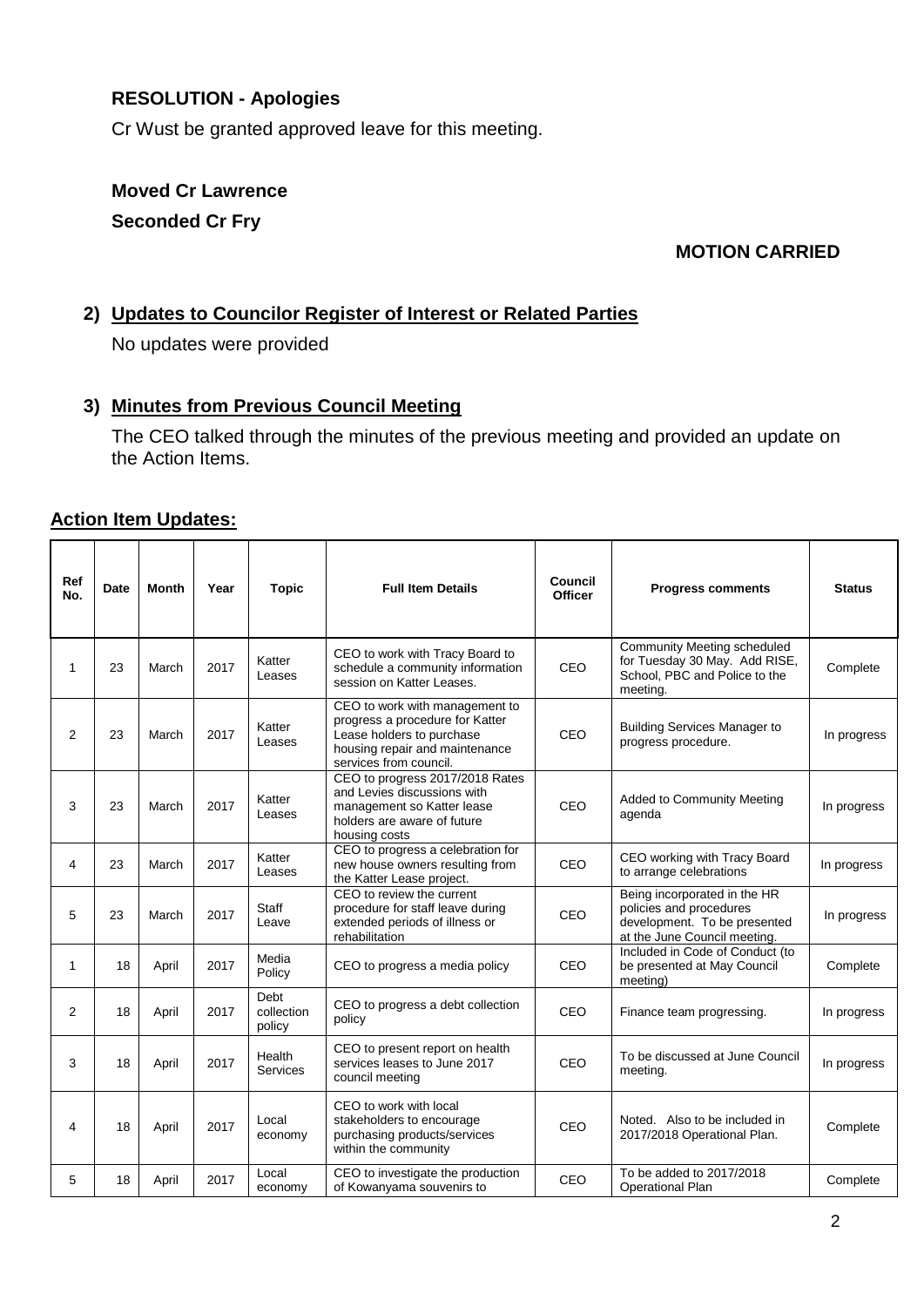|   |    |       |      |                     | increase Council revenue and<br>support local artists.                                                                                                              |                                                 |                                                                                              |             |
|---|----|-------|------|---------------------|---------------------------------------------------------------------------------------------------------------------------------------------------------------------|-------------------------------------------------|----------------------------------------------------------------------------------------------|-------------|
| 6 | 18 | April | 2017 | In kind<br>services | CEO to work with staff to plan<br>ceasing the provision of in-kind<br>accounting services for third<br>parties from the 2017/2018<br>financial year.                | CEO                                             | Meeting to be scheduled. To be<br>incorporated in budget.                                    | In progress |
|   | 18 | April | 2017 | Logo                | Director Community Services &<br>Deputy CEO to schedule a<br>meeting between the logo<br>designers, Deputy Mayor and Cr<br>Wust to further discuss the new<br>logo. | Director<br>Com.<br>Services &<br>Deputy<br>CEO | CEO to follow-up with Director<br><b>Community Services &amp; Deputy</b><br>CEO on progress. | In progress |
| 8 | 18 | April | 2017 | Projects            | CEO to provide plan showing<br>timelines and progress of current<br>projects.                                                                                       | CEO                                             | To be presented at June Council<br>meeting                                                   | In progress |

Council discussed the request from Apunipima to commence a lease in order to provide health services in the community.

## **RESOLUTION – APUNIPIMA HEALTH SERVICES**

That Council resolve to request a formal written proposal from Apunipima on the provision of health services in Kowanyama.

#### **Moved Mayor Yam**

#### **Seconded Cr Lawrence**

## **MOTION CARRIED**

## **4) Departmental Updates**

## a) Office of the CEO

The CEO presented his Information Report, with the following summaries:

#### Queensland Audit Office Management Report

In April the Queensland Audit Office (QAO) provided a Management Report for the 15/16 Financial Year. This Management Report highlights the deficiencies in Council operations between 1 July 2015 and 30 June 2016 and states what Council needs to do to resolve these issues and consequently improve the future QAO assessment of Council. The Management Report highlighted a total of 38 deficiencies across risk management, human resources, financial policies and asset management. The full Management Report is being presented later today as a Closed Business report.

Staff are working hard to resolve the issues identified in the report to improve the future assessment of Council. Already staff have fixed 15 of the 38 deficiencies identified.

#### Queensland Audit Office External Review

The QAO visited the Kowanyama Office and facilities on the 26th, 27th and 28th April and the Cairns Office on the 2nd, 3rd and 4th May in order to progress our 2016-2017 External Audit. The visit was a success and we are now on track to meet our external audit obligations. The QAO will be visiting Council offices again in September.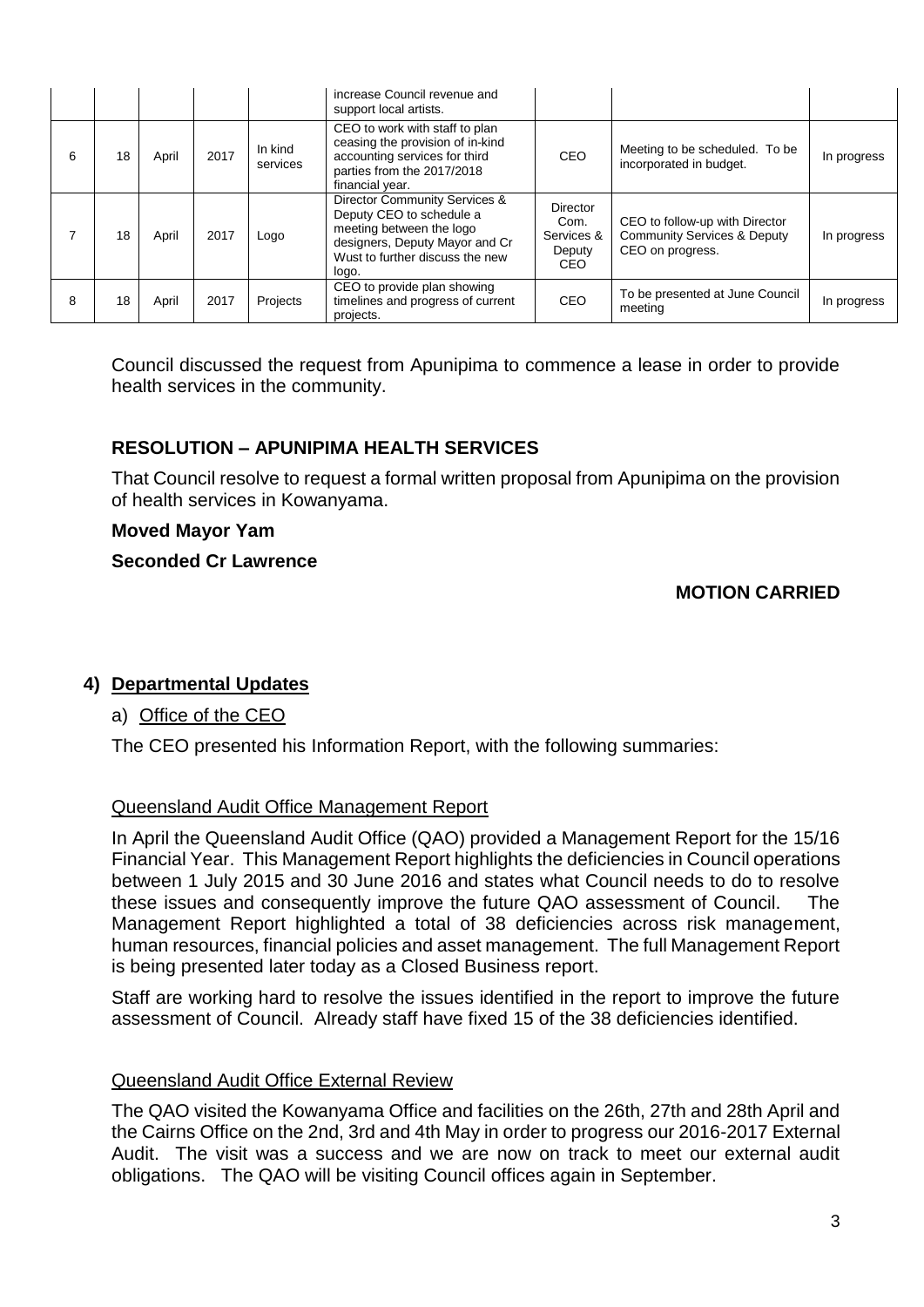#### Internal Audit

In addition to the External Audit Council needs to undertake internal audit activities in order to further improve operations and be complaint with Local Government regulation.

Our internal auditors, Pacifica, will be in Kowanyama today (Wednesday 17) and Thursday to review our cash management procedures at the Bakery, Airport, Training Centre and Post Office. This review will ensure appropriate controls are in place to avoid theft of cash. Once Pacifica have finished their observations they will provide a written report for Council and then commence a review into fraud management practices.

#### Audit Committee

The next Audit Committee is taking place on Monday May 29 in Cairns. The Mayor and Deputy Mayor will be attending along with senior staff. At the meeting the Queensland Audit Office will provide a preliminary report into the 2016/2017 Audit and Council will present additional items such as the internal audit progress and the issues raised in the Queensland Audit Office Management Letter.

#### Community Meeting

A community meeting has been scheduled for Tuesday 30 May 2017, 5.00pm – 7.00pm at the Multi-Purpose Centre. A BBQ will also be provided. Agenda items include:

- Council's next 5 year Corporate Plan (to gain ideas for community members)
- Rates and levies
- Update on Katter Leases
- Update on the Cattle Company
- Strong, Proud, Healthy and Safe health information session
- Ergon electricity rebate

The council requested that RISE, the School, PBC and the police also be invited to present at the community meeting.

## Capital Works

The following capital works projects are underway and progressing well:

- Football Ground
- Rodeo Ground
- Playground
- Airport Grounds and Carpark
- Farm Road
- Community Pool Fencing
- Skate Park
- Laundry Mat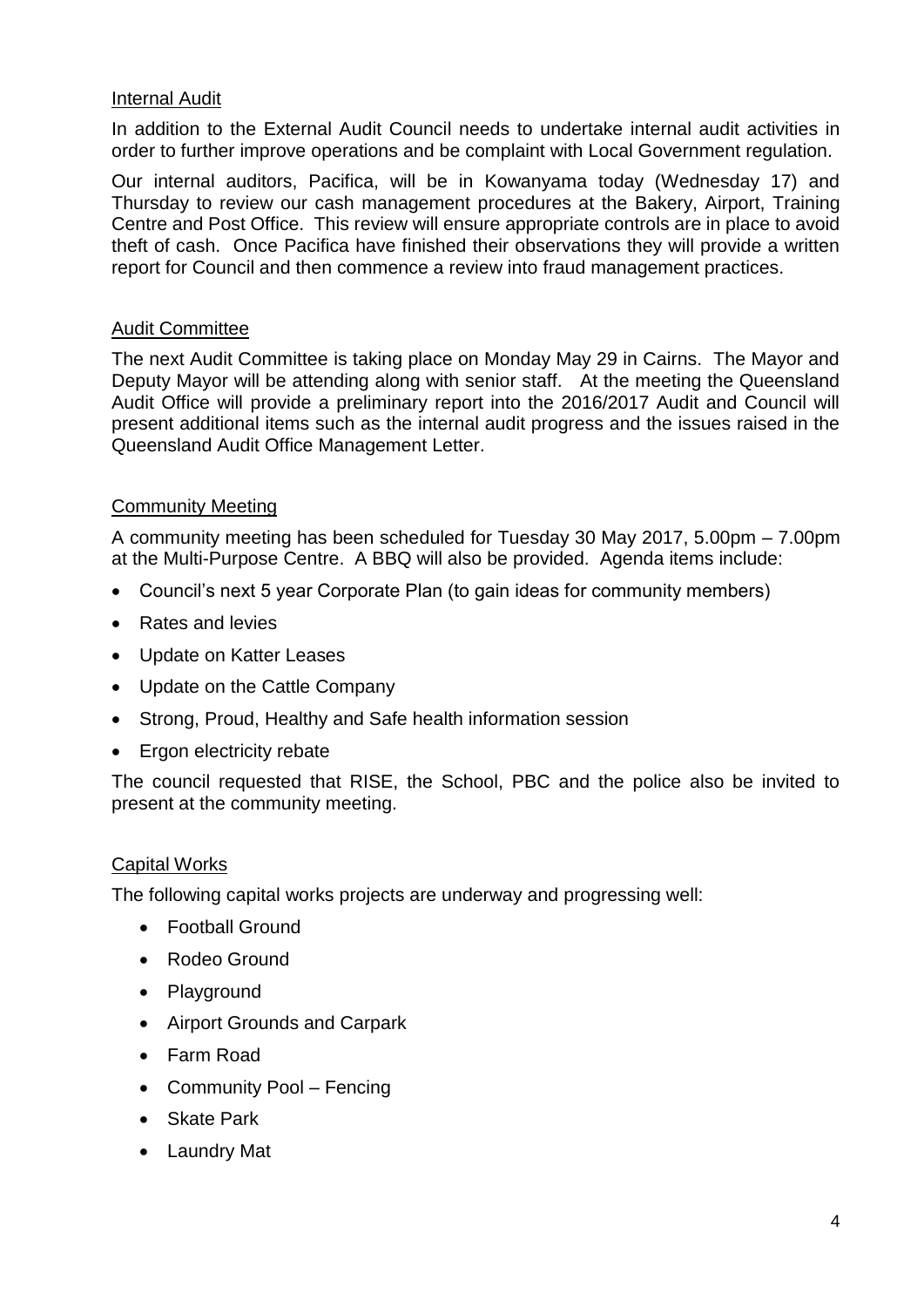#### Work Place Health and Safety

It has been identified that Council's Work Health and Safety Processes are in need of improvement. To resolve this staff are in the process of developing a suite of WHS procedures.

#### Child Care

In 2016 Council received a grant to purchase Childcare infrastructure (three dongas) in order to provide additional childcare services in community. However at the time of the grant application there wasn't a review of the additional licenses that Council would need to obtain in order to provide childcare. Unfortunately the outcome was that Council was not able to obtain the licenses so the childcare infrastructure was not installed and sat vacant for several months.

Following a further review of what Council would need to do in order to provide these childcare services it has been identified that Council is not in a position to provide childcare – as it would involve significant staff training and compliancy checks across council.

Due to this Council staff have approached the Department of Education and Training (DET) to amend the funding agreement so that the dongas can be used for playgroups rather than childcare. The DET has agreed to this amendment as so the dongas can now be installed.

In order to avoid future risks in receiving assets or funding for projects that Council is not in a position to proceed with, staff have developed a project assessment process to identify the full costs and risks of projects before funding applications are submitted. This process is being presented at the Council meeting today.

#### **Centrelink**

Due to issues with confidentiality and inadequate space, staff are currently considering whether the Centrelink office should be relocated to the Ideas Box area. If Council is agreeable to this idea in principle, costs for relation will be obtained to enable further assessment and ensure the benefits outweigh the financial risk. This could be provided at the June 2017 Council meeting. The Council agreed that the idea seemed reasonable in principle and requested that further details including costs be provided to Council for further consideration

#### **Action Item**

**Admin Manager to progress a plan for moving Centrelink operations, including costs, and provide to the June Council meeting.**

The Council thanked the CEO for the updates.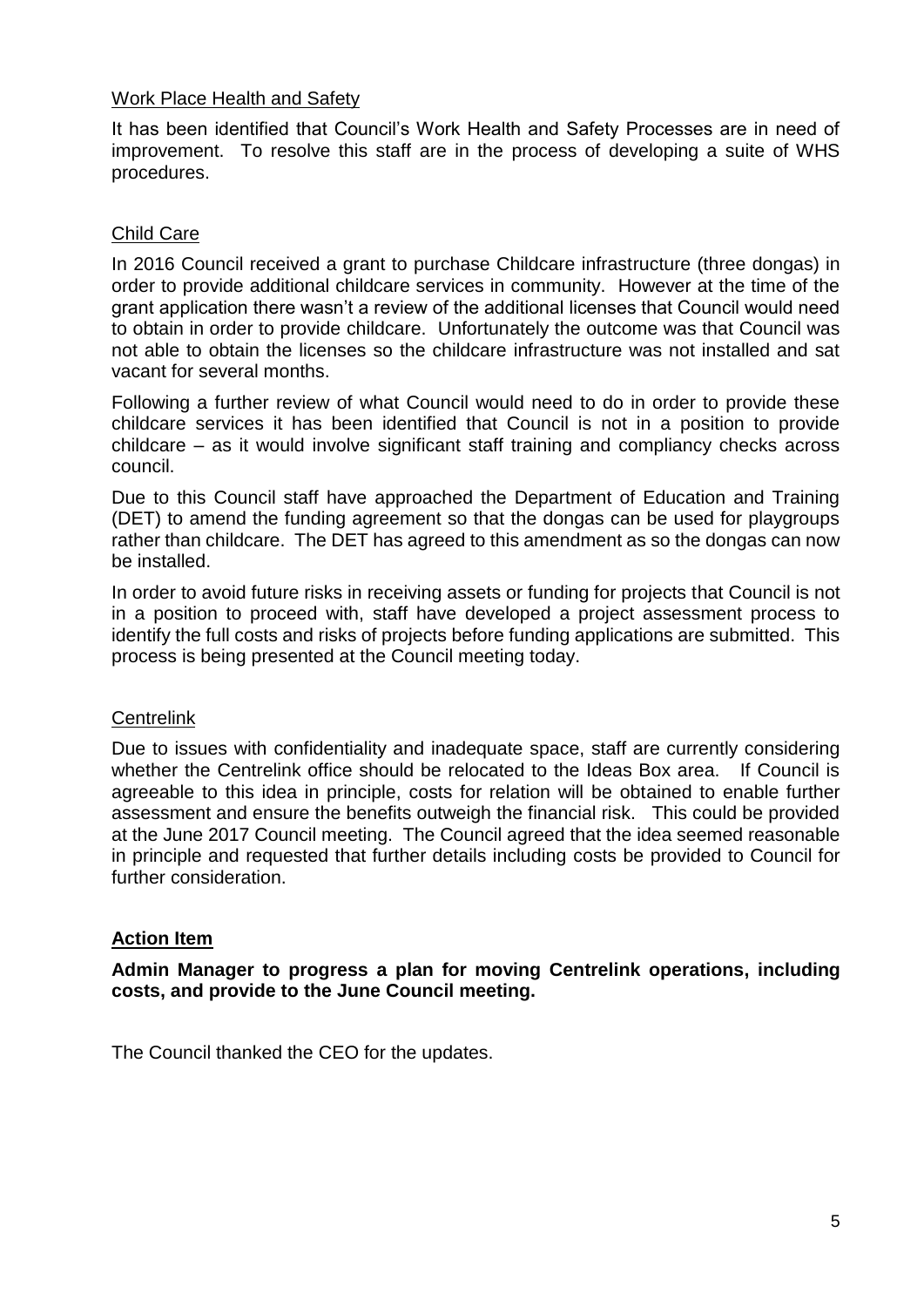#### b) Finance Manager

The Finance Manager Helen Taylor presented her Information Report providing the following key updates:

- Our year to date budgeted (expected) income was \$24,952,856
- Our year to date actual income is \$19,127,954
- Our year to date budgeted (expected) expenditure was \$22,683,762
- Our year to date actual expenditure is \$15,807,442

The net result variance to budget is only \$329k over spent, and Council continues to be in a good position to hit or exceed the budgeted \$100k surplus by the end of June. In May Council will have \$800k of recurrent funding to boost our result.

Council is tracking reasonable well considering the NDRRA, Stage 2 Topsy Creek and Stage 2 NPARI Houses are not as advanced as expected.

# **5) Agenda Reports**

## **a) Code of Conduct**

Fabian Williams, CEO presented the Code of Conduct. Mr Williams stated that under the Public Sector Ethics Act 1994, Local Governments, as public sector entities, are required to develop a Code of Conduct based on the principles and values contained in the Public Sector Ethics Act 1994.

Mr Williams further stated that Council does not currently have an up to date Code of Conduct. This has been identified by the Queensland Audit Office as a deficiency and noted within their management report:

To remedy this the Manager Human Resources has developed a Code of Conduct which is in line with best practice. The Code of Conduct covers the following subjects: Integrity and Impartiality, Promoting the Public Good, Accountability & Transparency

The objective of Kowanyama Aboriginal Shire Council's Code of Conduct is to provide a set of values, ethics, standards and behaviours related to the way employees and Councillors do their job. The Code does not cover every situation. However, the values, ethics, standards and behaviours it outlines are a reference point to help make decisions in situations it does not cover.

In particular the Code of Conduct aims to promote positive cooperative working relationships and as well as confidentiality of council business.

It is proposed that once the Code of Conduct is approved it will be presented to all staff. Furthermore it will become a requirement for all staff to sign the Code of Conduct to demonstrate that they agree to abide by the content.

# **Action Item**

**Human Resource Manager to add a section about whistleblowing protections to the Code of Conduct and plan roll out to all staff to ensure they fully understand - Including team workshops/training, with recognition that there will be varying literacy levels**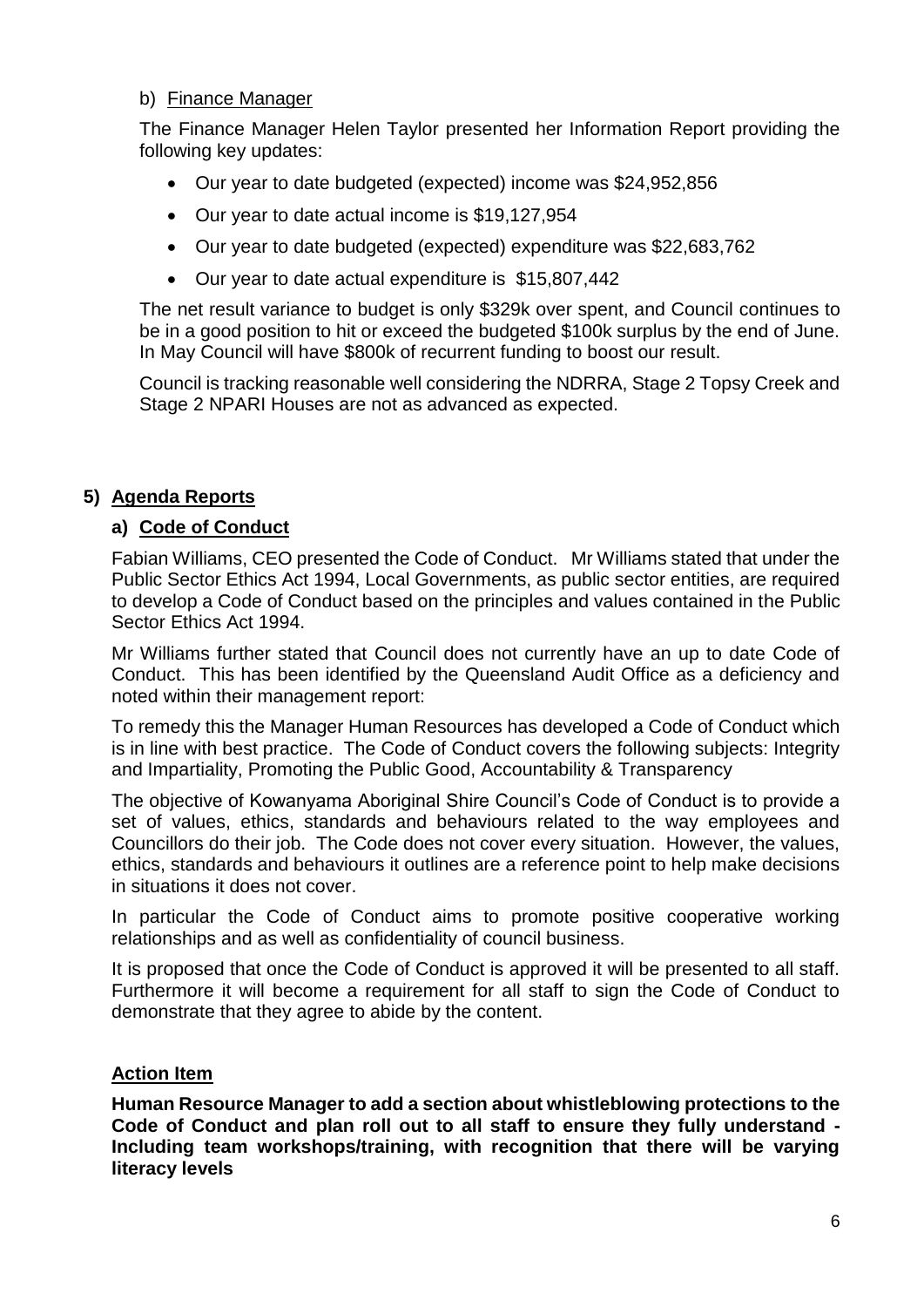#### **RESOLUTION – Code of Conduct**

That Council endorse the Code of Conduct, with the addition of Whistle-Blowers reference.

# **Moved Cr Fry Seconded Cr Lawrence**

## **MOTION CARRIED**

#### **b) Projects Assessment Tool**

Mr Fabian Williams CEO presented the new Projects Assessment tool and process. Mr Williams stated that Council does not currently have a formalised process to assess projects that Council would like to pursue. This is putting Council at financial and operational risk – financially they may be unidentified project costs (including staffing costs and ongoing repair & maintenance) and operationally projects may not be line with the goals as set out in Council's plans (Corporate Plan, Operational Plan, Asset Management Plan and Risk Management Plans (currently in development).

To remedy this, staff have identified that it would be beneficial for an assessment process to be created so projects can be prioritised to ensure they are in line with Council's plans and budget limitations (both short-term and long-term) before they commence – this would include both Operational and Capital projects, and projects that Council funds with its own revenue or applies for through grant funding

To meet these needs a "Project Assessment Tool" and "New Project flowchart" has been drafted.

The intention is that when there is an idea for a new project, and estimated costs are over \$10,000, the 1) full costs, and 2) the project's relationship Council's plans would be identified and weighted. This information would then create a score. The score would then be provided to Council to assist in their decision making for approving projects.

Mr Williams further added that the "Project Assessment Tool" is a spreadsheet that captures information such as:

- The strength of the project to Council's Corporate, Operational, Asset Management Plans
- The risk to Council if the project doesn't go ahead
- Whole of life costs (such as ongoing repair and maintenance and administration costs)

The tool scores the project based on these strengths, from 0-2. A score of zero (0) would mean a weak relationship, a score of two (2) would be mean a strong relationship.

These project scores would be presented to Council at each budget, budget review or (if needed) special meeting for endorsement. Staff would then only progress projects that are scored as a priority and approved by Council.

The "New Project flowchart" detailed the process to capture the information for the tool.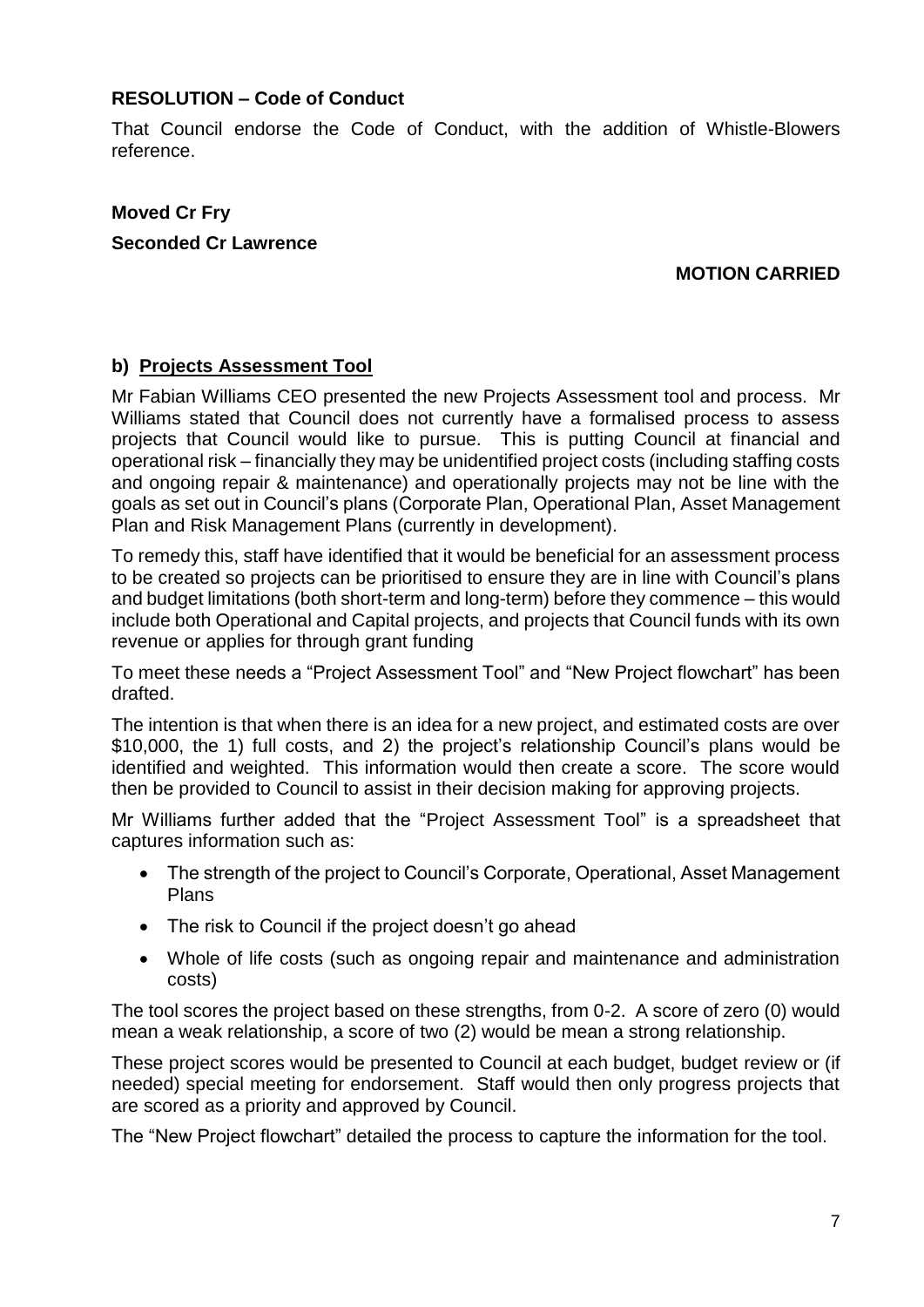Ms Wiggins further added that the tool will enable the assessment of projects to give a clear way forward for budget planning and grant funding applications but that Council will still have final decision on the projects to pursue.

Council thanked staff and agreed that the tool will be very useful and would enable better decision making.

## **RESOLUTION – Project Assessment Tool**

That Council endorse the Project Assessment Tool and process.

#### **Moved Mayor Yam**

#### **Seconded Cr Lawrence**

## **MOTION CARRIED**

#### **c) QAO Final Management Report**

Helen Taylor presented the QAO Final Management Report. Ms Taylor stated that as noted in the April 2017 Council meeting "CEOs Information Report" Council's Audited Financial Statements were signed off in March 2017. Council has now received the QAO "Management Report" (also known as the auditor-general's observation report) that goes into detail into the governance and financial deficiencies as observed during the audit process.

Under the Section 213 of the Local Government Regulation this report must be presented to the next ordinary meeting of Council.

Since receipt of the report staff have already worked through and resolved 15 issues.

## **RESOLUTION – QAO Final Management Report**

That Council notes the Queensland Audit Office Final Management Report (Observation Report) for the 2015/16 financial year.

**Moved Cr Fry**

**Seconded Cr Lawrence**

## **MOTION CARRIED**

## **6) Closed Business – 12.38pm – 1.45pm**

## **RESOLUTION – Closed Business**

Pursuant to Local Government Regulations section 275 council resolved to move into closed business to discuss:

o Council's budget

# **Moved Cr Lawrence**

**Seconded Cr Fry**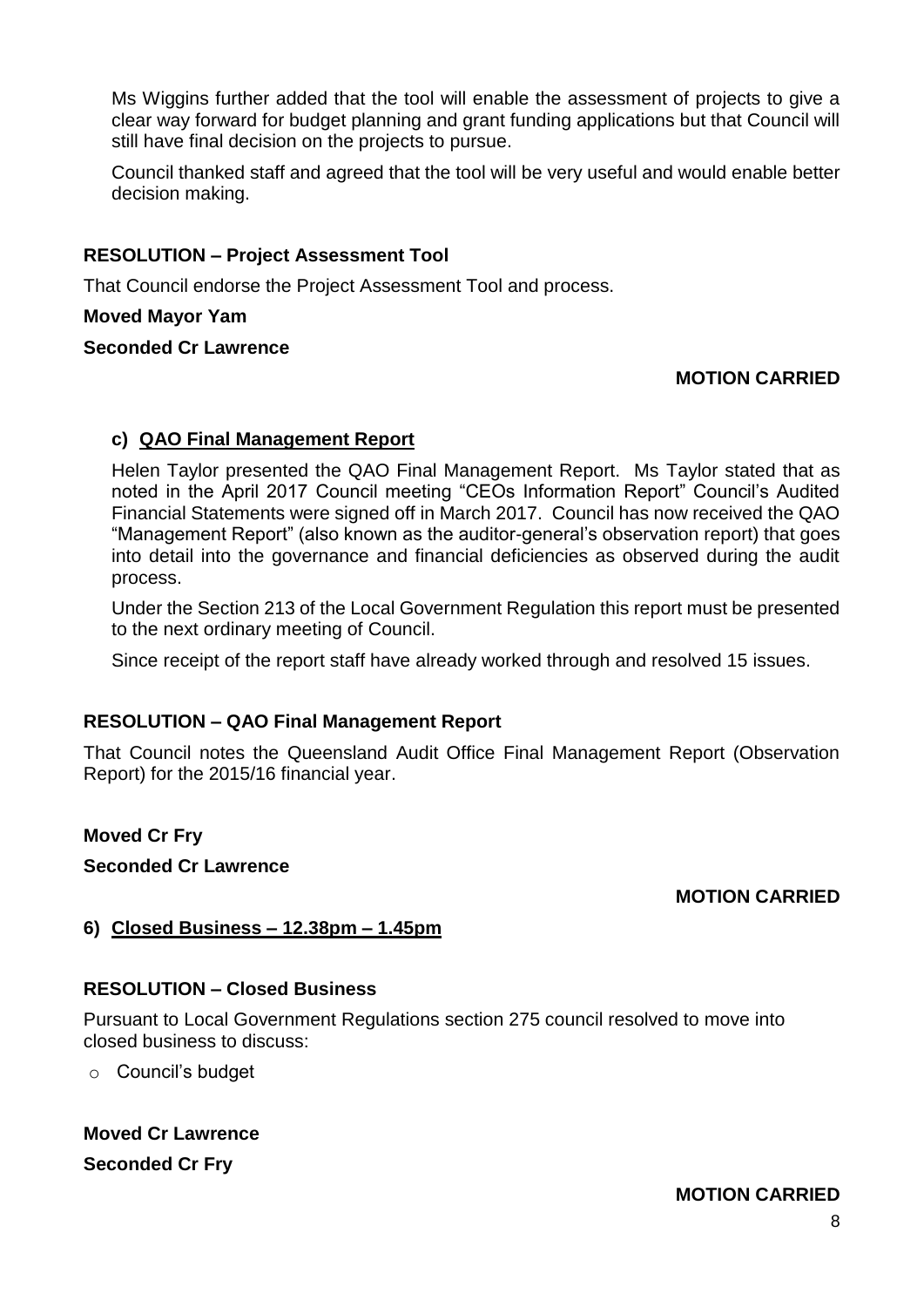# **RESOLUTION - End of Closed Business**

Council resolved to move out of Closed Business

**Moved Cr Fry Seconded Cr Lawrence**

**MOTION CARRIED**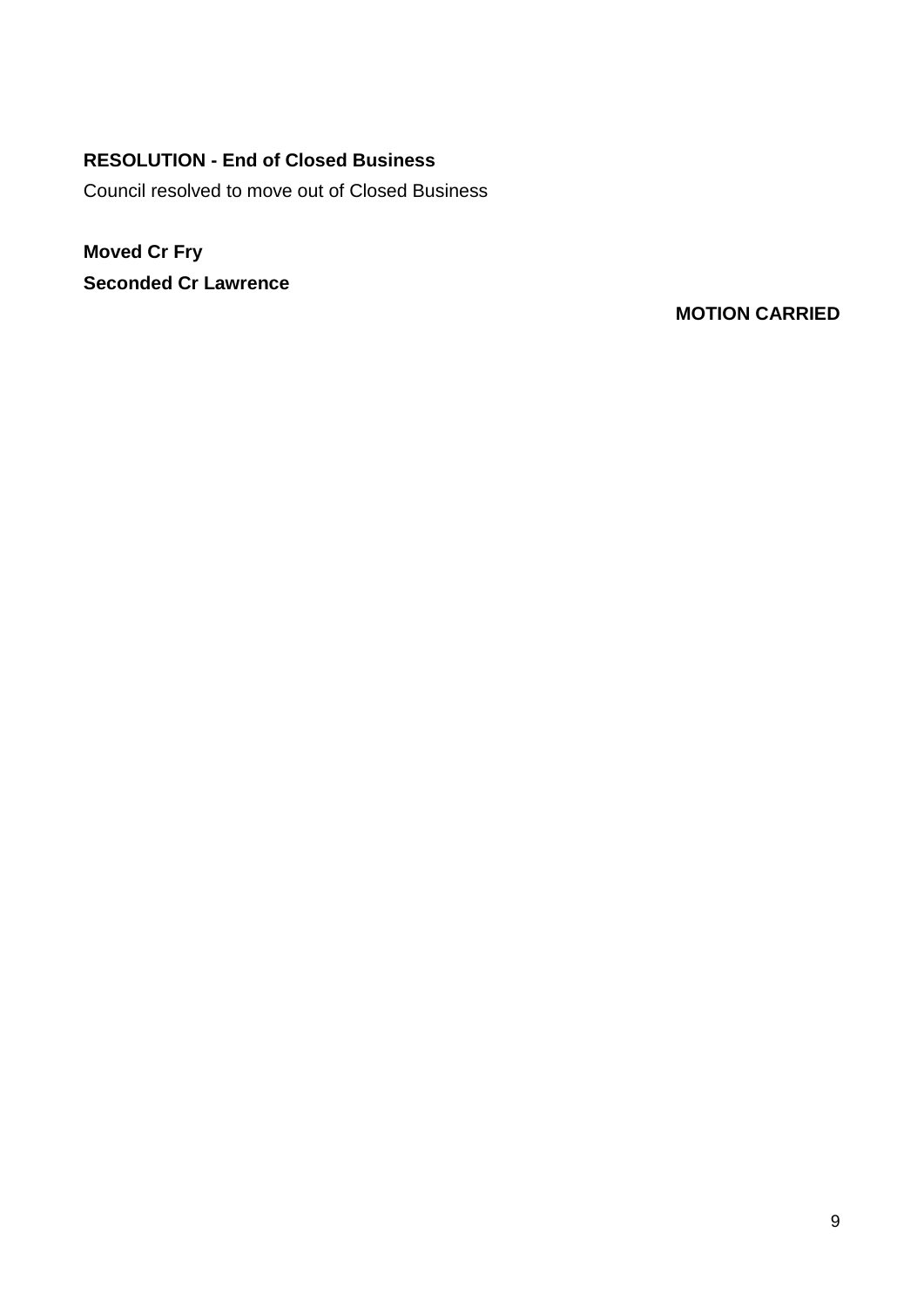# **RESOLUTION – Community Benefit Fund and Funeral Fund**

That Council remove the Community Benefit Fund and Funeral Fund from the fees and charges

**Moved Mayor Yam Seconded Cr Fry**

# **MOTION CARRIED**

# **RESOLUTION – Revenue Policy and Statement**

That Council endorse the revised Revenue Policy and Revenue Statement

**Moved Cr Lawrence Seconded Mayor Yam**

# **MOTION CARRIED**

# **RESOLUTION – Bad Debt Write-Offs**

That Council resolve to write off the bad debts as tabled.

**Moved Cr Fry Seconded Mayor Yam**

**MOTION CARRIED**

# **Action Item**

**Meeting to be arranged to Queensland Fire and Rescue to clarify emergency rescue procedures.**

# **7) General Business**

Cr Fry requested an update of the progress of the new housing projects. The CEO advised that there had been delays due to the closed roads.

# **Action Item**

**CEO to draft letter to Transport and Main Road and the Cape York Mayors Alliance to notify them of delays with Topsy Creek Road project.**

The Mayor enquired as to what Council could do to improve access through the Mitchell Creek.